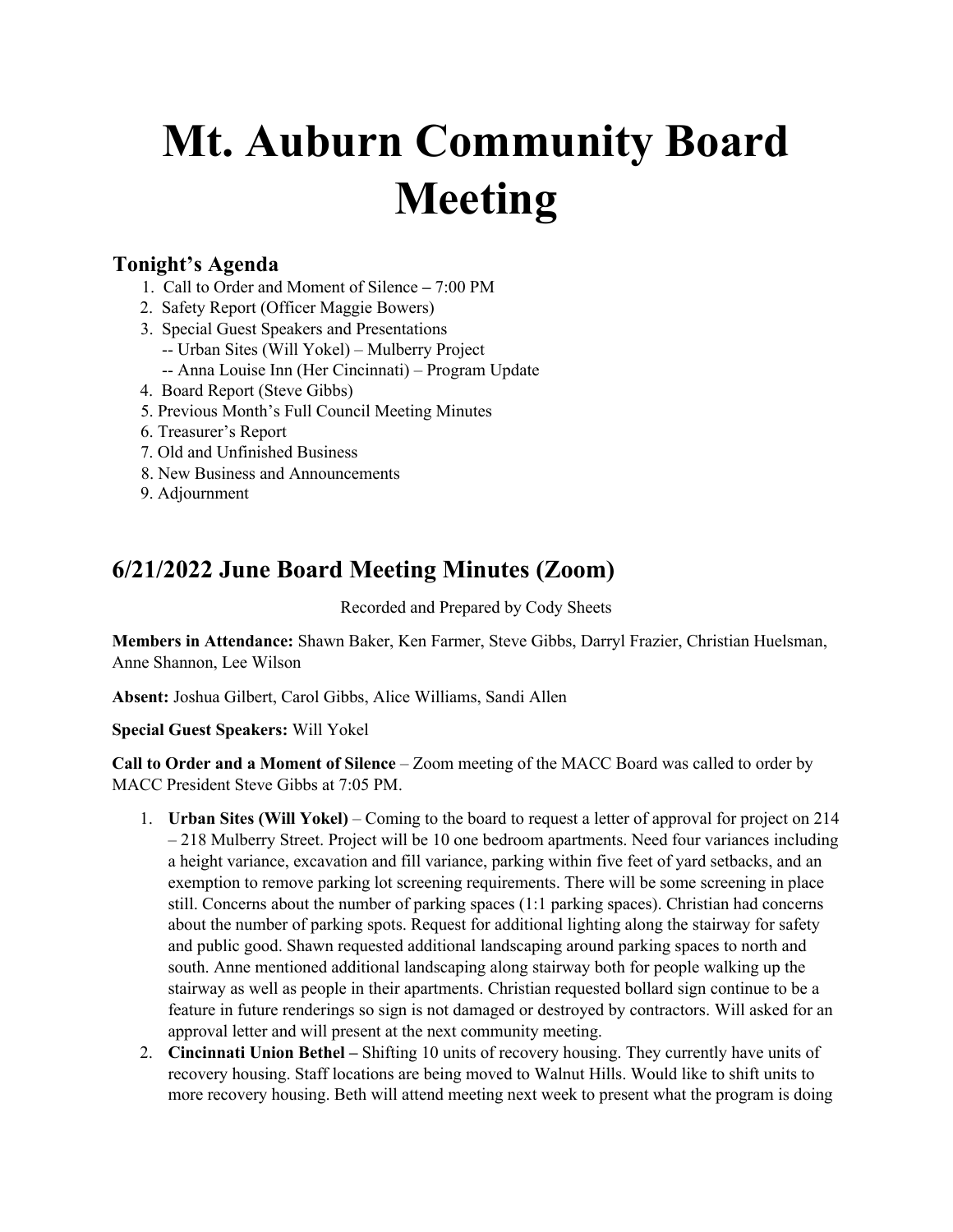and to provide a general overview of the organization. Letter of support will be prepped. Program has not changed just a slight expansion of business.

- 3. **Invest in Neighborhood Letters**  Need a community representative for some of our efforts. Darryl Frazier recommended as community liaison for this. Steve will send contact information to Invest in Neighborhoods and they will contact Darryl.
- 4. **Reading Road Stairway**  Stairway used to be cleaned and is no longer being cleaned. Christian discussed that there is a Greenway Maintenance map. Is not on maintenance program right now. Homeless encampment is currently residing there. Mike Miller sent a letter already. We need to increase contact points to get these steps cleaned. Anne recommended including a note that school kids are using the steps as additional reasons to ensure the steps are cleaned and safe.
- 5. **July Celebration**  Shawn recommended getting more cops for the event. He felt that 1 cop would not be enough.
- 6. **Flat Iron Steps Reconstruction**  Work is progressing quickly in this area. Shawn recommended ivy handing down from stairwell for beautification efforts.
- 7. **Inwood Park Auditorium**  Vice Mayor has requested \$1.5 million for possible improvements to Inwood Park Auditorium.
- 8. **Additional Comments and Questions** Crime Statistic report shared for entire Uptown Consortium. Christian mentioned a lot of drug activity near Polk and Vine that he noticed while he was cleaning a stairway nearby. Shawn mentioned some Prospect Hill neighbors have been complaining about increased gun shots in the 700ish block of Sycamore Street. Get complaints on paper and they will be shared with liaison officers. Christian brought up pedestrian safety discussion at City Hall last week. Lot of discussion but not a ton of solutions. DOTE mentioned doing many temporary solutions including bump outs, speed cushions, etc. Lee mentioned that the orange barrels in front of the Flat Iron building hinder the view coming up Sycamore Street. Bring this up with Maggie next week. Lee also mentioned that there were still issues with the construction workers parking on Short Auburn. This need brought up to with relevant parties. Shawn encouraged Lee to contact Patrice when there are conflicts. Concerns about pedestrian access points as well -- we were told would be left open but have been blocked off. There was a little bit of confusion as to what was supposed to stay open; will require additional clarification.
- 9. **Adjournment** Motion to adjourn from Darryl Frazier. Christian Seconded. Meeting adjourned at 7:46 PM.

## **Full Council Meeting Minutes from May: 5/16/2022 (Zoom)**

- 1. Call to Order and Moment of Silence **–** 7:07 PM
- 2. Safety Report (Officer Maggie Bowers)
	- a. No violent crime that has been reported in the last 28 days. Increase in auto thefts. Majority of thefts results from key fobs being left in the car. Convenience store did not receive their liquor license they requested. Peete Street – Project coming up this month. Grant money coming hopefully. Signs hopefully going up that will do a better job of alerting drivers that a dead end is approaching. Roger Hildebrand wanted to thank officer for the collaboration of planning for July  $3<sup>rd</sup>$ . Carol described the event. Rob Festenstein expressed concern about potential unhoused individual living under bridge at 2031 Auburn Avenue. Officer Maggie Bowers stated that she would have an officer check it out and they can see about offering services and assistance. Concern about unhoused people moving across Hollister to Inwood Park near pond / shelter area. Semis near Christ Hospital. They have been doing some filming lately.